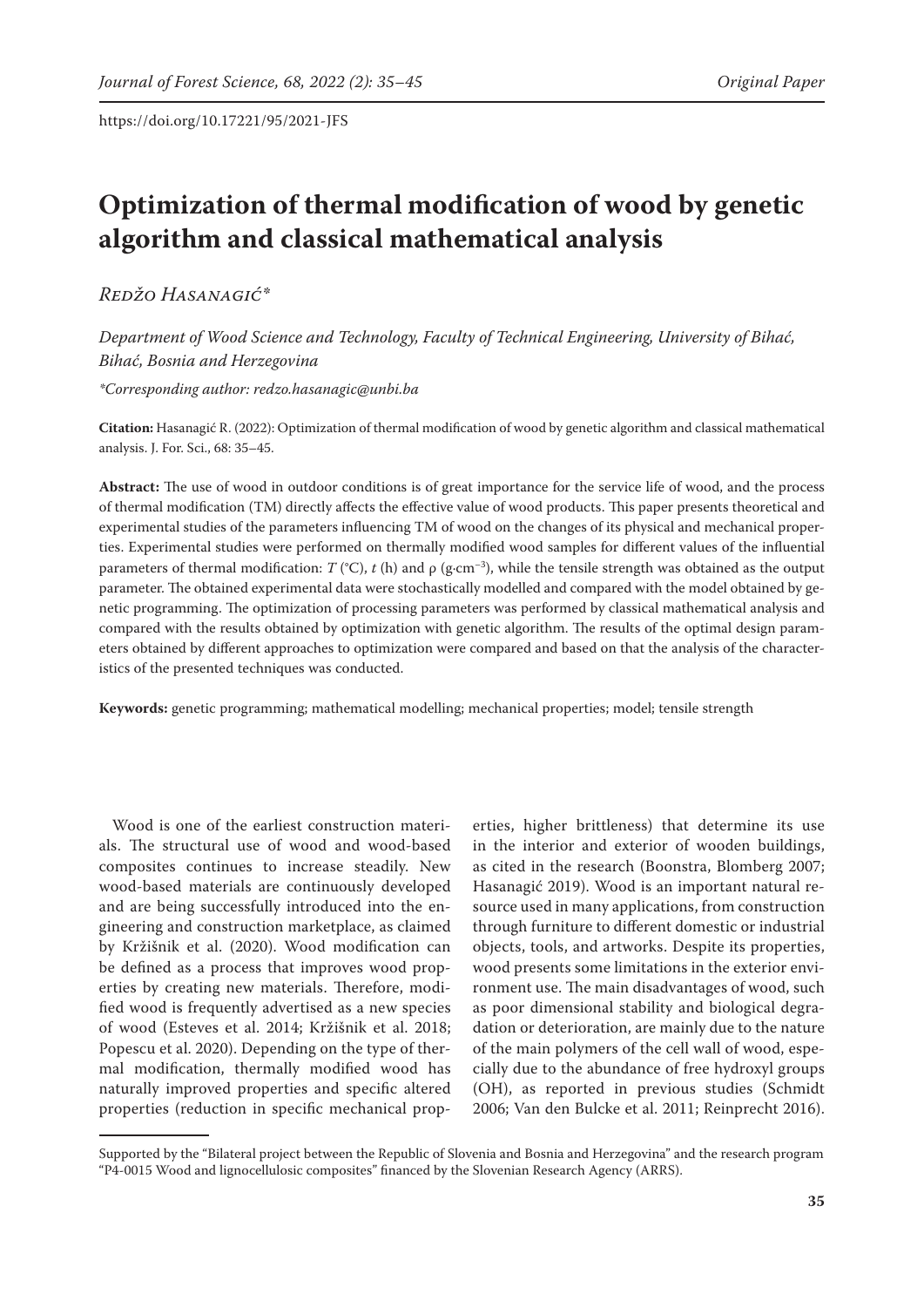The research papers (Tjeerdsma et al. 2000; Boonstra, Tjeerdsma 2006) stated that thermal modification (TM) was successful in improving dimensional stability and fungal attack resistance, and caused the reduction of the mechanical properties of wood.

The researchers reported that TM of wood at different temperatures and duration decreased the equilibrium moisture content (*MC*), increased dimensional stability, mass loss (*ML*), and biological durability, and decreased some mechanical properties, as well as the wettability of wood, although in some studies the latter two parameters were found to increase (Tiemann 1920; Hakkou et al. 2005; Boonstra 2008; Esteves, Pereira 2009; Kaboorani, Englund 2010). TM process is characterized by various processing parameters, including temperature, wood type, and process duration. Determining the optimal process parameters by using optimization techniques is a continuous engineering task with the main aim to reduce the production cost and achieve desired product quality (Kuzman 2001; Byon, Hwang 2003). Wood processing and testing technologies, which have been applied for many years in a certain conventional form, can innovate the application of knowledge in the field of modelling, simulation, optimization, process theory, and computer technology. The optimization methods have been improved by the development of applied mathematics, statistics, the design of experiments, simulation, and computational methods (Jurković 1999; Jurković et al. 2006). Today, there are different optimization methods. The use of existing methods depends on the required degree of model accuracy, type of process, and necessity of optimization. The research (Hodžić, Hasanagić 2017; Hasanagić 2018; Hasanagić et al. 2020) investigates the influence of structural timber on the tensile strength as an output variable using stochastic modelling. The idea of genetic programming (GP) came as a generalization of a genetic algorithm (GA). Considering the fact that we can manipulate chromosomes in GA, which represent binary natural or real numbers, it is possible to form chromosomes that represent computer programs over which we could perform crossover and mutation operations and thus come up with a computer program that would solve a particular problem (Koza 1992). In GP, chromosomes in a population have the form of a hierarchical structure composed of primitive functions and terminals for individual problem areas. The set of primitive functions that

create a chromosome consists of arithmetic operations, mathematical functions, Boolean logical operators and special functions specific to certain problems. The set of terminals that also create the structure of chromosomes is usually composed of input process parameters and various numerical constants. Symbolic expressions are represented as a binary tree, where the root and other internal nodes of the binary tree are marked with functions. The algorithm defined in this way searches for a solution to the problem in the space of all possible compositions of functions, which are recursively generated from the available primitive functions and terminals (Hrnjica, Danandeh Mehr 2018). In GP, a population composed of chromosomes reproduces according to Darwin's principle of survival and reproduction of the most adjusted, through genetic reproduction (crossing) of operations adapted to mating computer programs. GP as well as GA begins by initializing the initial population with randomly selected computer programs composed of functions and terminals. Every computer program (chromosome) in the population is evaluated in terms of how well it solves the problem. Analogous to GA, this measurement is called chromosome objective function measurement. The research focused on the effect of TM on fir, linden, and beech wood, at different temperatures and durations, on mechanical properties of wood, weight loss and prediction of the mechanical properties of thermally modified wood based on tensile strength using stochastic modelling and genetic programming. It is important to say that this paper presents optimization and modelling with GP that has not been yet applied to parameters of TM and is the first of its type in the field of TM of structural wood.

# **MATERIAL AND METHODS**

**Wood specimens.** The study examined the mechanical tensile performance of three different types of wood that were thermally modified at different temperatures and durations at maximum temperature. Mechanical tensile testing was performed on a SIL-50kN testing machine (Shimadzu, Japan), with a single working cylinder, located in the upper part of the testing machine used for testing. The tensile strength  $(\sigma)$  in parallel to the fibres was carried out according to the Standard EN 408+A1, where the wood of full cross-section of length 9 is the thickness of the tested samples (Figure 1).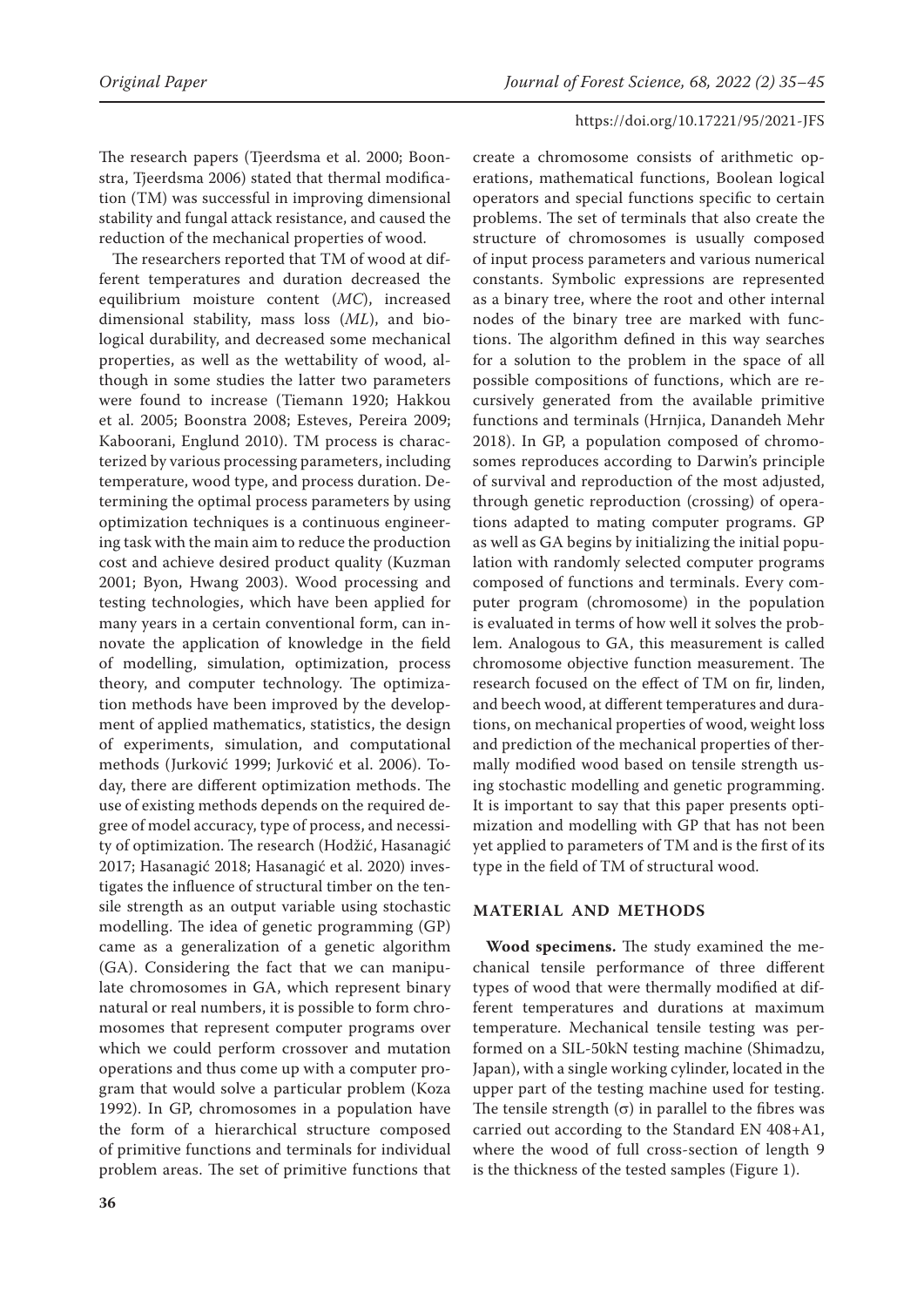The tensile strength  $(\sigma)$  was determined using the following Equation (1):

$$
\sigma = \frac{F_{\text{max}}}{A}
$$
\nwhere:  
\n
$$
A = \text{cross-sectional area (mm);}
$$
\n(1)

 $F_{\text{max}}$  – maximum load (N).

The group of selected materials of ten samples for each type of thermally modified wood consisted of beech (*Fagus* sp.), linden (*Tilia* sp.) and fir (*Abies* sp.). The average bulk density of the modified tensile specimens was 0.353 g**·**cm–3 for fir, 0.455 g·cm–3 for linden, and 0.655 g·cm–3 for beech specimens. Ten samples without visible defects, full cross-section, free from knots and resin pockets, with the dimensions  $162 \times 22 \times 18$  mm were prepared for tensile strength parallel to the grain test in the Standard BAS EN 408+A1. All specimens were cut according to the sawing pattern shown in Figure 2.

TM was performed according to a commercial procedure (Silvapro®, Silvaprodukt, Slovenia), with an initial vacuum in the first step of treatment (Rep, Pohleven 2001; Rep et al. 2004) in the "Kambic" climatic chamber. The samples were heated to maximum temperatures in the range of 170–220 **°**C and treated with different maximum duration of the TM procedure at different time intervals of 1.3, 2, 3, 4, 4.5 hours, depending on the type. At the end of each treatment period, the samples were removed from the furnace and cooled in a desiccator containing silica gel. Afterwards, weights and dimensions were determined to get the weight change. The lowest mass loss (*ML*) was recorded for linden

samples at a temperature of 170 **°**C and duration of 180 min while the highest *ML* was recorded for beech wood at a temperature of 210 **°**C and duration of 240 minutes. This indicates that degradation of cell-wall polymers was very low at this temperature. It is expected that mostly hemicellulose and lignin were degraded at this temperature leading to the *ML* as cellulose tends to have higher resistance to thermal degradation in comparison with hemicellulose and lignin (Hasanagić et al. 2021). It is noticeable from the diagrams (Figure 1) that the *ML* increased with increasing temperature and treatment time. It was found out in this paper that the weight loss was inversely proportional to the increase in temperature and length of thermal treatment, which is in line with the findings of previous researchers (Hasanagić et al. 2021).

The mass loss (*ML*) was determined using the following Equation (2):

$$
ML\left(\% \right) = \left(\frac{M_o - M_t}{M_o}\right) \times 100\tag{2}
$$

where:

- *M<sub>o</sub>* oven-dry weight of specimens before treatment (g);
- $M_{\star}$  dry weight of specimens after thermal treatment (g).

**Stochastic modelling.** Mathematical modelling in this study was performed using a rotatable central composite plan with five levels (coded:  $-1.6817, -1, 0, +1$  and  $+1.6817$ ) and rectangular arrays with three levels (coded: 1, 2 and 3) of three parameters of the thermal modification process (Table 1). The required number of experimental



Figure 1. Mechanical tests: (A) Tensile test and dimensions of samples of rectangular cross-section b/h, (B, C) Tensile testing on Shimadzu testing machines (BAS EN 408) Figure 2. Sawing pattern of tensile test specimens

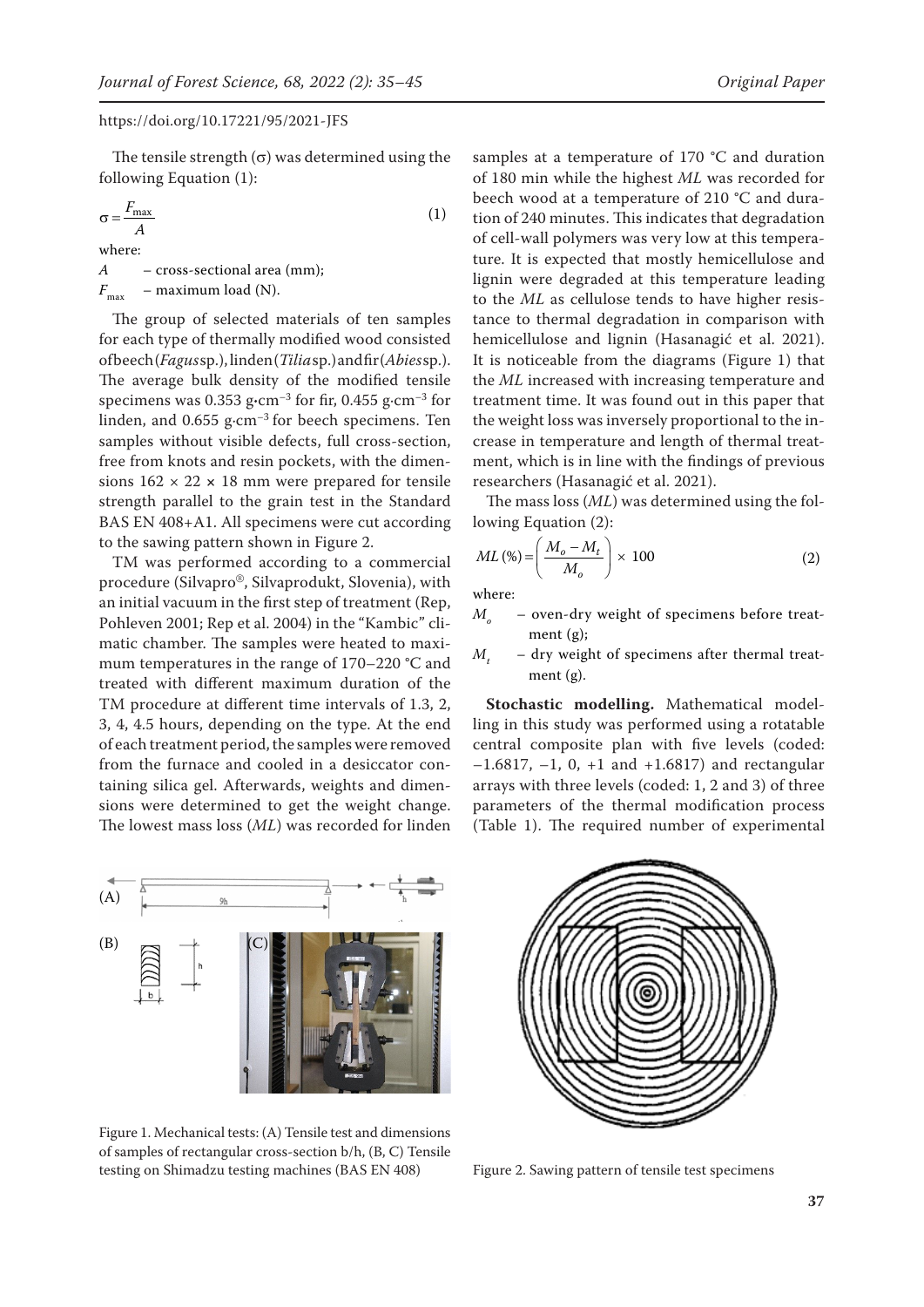points in this study is  $N = 2^3 + 6 + 6 = 20$  (Table 2). There are eight factorial experiments (three factors at two levels, 2<sup>3</sup> ) with 6 replications at the central point of the plan.

**Optimization by classical mathematical analysis.** The obtained mathematical model is optimized by classical mathematical analysis (stochastic modelling) so that the parameters of the thermal modification process temperature (*T*), process duration (*t*) and wood density (ρ) can assume optimal values, when the objective function, expressed through the maximum tensile strength, gets the maximum value of  $F_c = \sigma$ .

Objective function  $F_c = \sigma(X_1, X_2, X_3)$  for the range of  $-1.682 < X_i < 1.682$  gets the maximum  $F_c = \sigma$  for coded values  $X_1 = X_{10}$ ,  $X_{12} = X_{20}$ ,  $X_3 = X_{30}$  or physical values  $T = T_0$ ,  $t = t_0$ ,  $\rho = \rho_0$ . Determination of the extreme values of the maximum tensile strength comes down to differentiating the mathematical model of the tensile strength.

**Modelling and optimization of processing processes by evolutionary algorithm.** Modelling by genetic programming (GP) was performed on experimental data. Based on the obtained GP model, the tensile strength prediction will show how much the model can contribute to predicting

| Table 1. Physical and coded values of thermal modification parameters for experimental designs |  |  |  |
|------------------------------------------------------------------------------------------------|--|--|--|
|------------------------------------------------------------------------------------------------|--|--|--|

| Parameters / levels                            | Lowest   | Low  | Center | High | Highest |
|------------------------------------------------|----------|------|--------|------|---------|
| Coding – classical experimental design $(X_i)$ | $-1.682$ | $-1$ |        |      | 1.682   |
| Temperature (°C) $X_1 = T$                     | 170      | 180  | 195    | 210  | 220     |
| Process duration (h) $X_2 = t$                 | 1.3      |      |        |      | 4.6     |
| Density (g·cm <sup>-3</sup> ) $X_3 = \rho$     | 0.33     | 0.43 | 0.58   | 0.73 | 0.83    |

 $X_i$  – coded value of the experimental plan

|                | Modeling matrix and input parameters of TM process |                  |                |                            |         |                                                      | Ex. results         |                                 | Standard       |
|----------------|----------------------------------------------------|------------------|----------------|----------------------------|---------|------------------------------------------------------|---------------------|---------------------------------|----------------|
| No.            | $T({}^{\circ}C) \leftrightarrow X_1$               |                  |                | $t(h) \leftrightarrow X_2$ |         | $\rho$ (g·cm <sup>-3</sup> ) $\leftrightarrow$ $X_3$ |                     | Ex. results                     | deviation      |
|                | temperature                                        | coding           | time           | coding                     | density | coding                                               | $(N \cdot mm^{-2})$ | $Y_i = \ln \overline{\sigma}_t$ | of ex. results |
| $\mathbf{1}$   | 180                                                | $-1$             | $\overline{2}$ | $-1$                       | 0.43    | $-1$                                                 | 6758.76             | 8.819                           | 0.83           |
| $\overline{2}$ | 210                                                | $\mathbf{1}$     | 2              | $-1$                       | 0.43    | $-1$                                                 | 5 5 2 2.66          | 8.617                           | 0.76           |
| 3              | 180                                                | $-1$             | 4              | 1                          | 0.43    | $-1$                                                 | 3791.34             | 8.240                           | 0.92           |
| 4              | 210                                                | 1                | 4              | 1                          | 0.43    | $^{-1}$                                              | 2 7 1 7 .57         | 7.907                           | 0.57           |
| 5              | 180                                                | $-1$             | $\overline{2}$ | $-1$                       | 0.73    | $\mathbf{1}$                                         | 6 3 3 1.9 1         | 8.753                           | 1.20           |
| 6              | 210                                                | 1                | 2              | $^{-1}$                    | 0.73    | 1                                                    | 6 9 39.23           | 8.845                           | 0.86           |
| 7              | 180                                                | $-1$             | 4              | 1                          | 0.73    | $\mathbf{1}$                                         | 5 140.26            | 8.545                           | 0.75           |
| 8              | 210                                                | 1                | 4              | 1                          | 0.73    | 1                                                    | 3 043.39            | 8.021                           | 1.04           |
| 9              | 195                                                | $\mathbf{0}$     | 3              | $\Omega$                   | 0.58    | $\mathbf{0}$                                         | 6 042.38            | 8.707                           | 0.66           |
| 10             | 195                                                | $\mathbf{0}$     | 3              | $\mathbf{0}$               | 0.58    | $\mathbf{0}$                                         | 6 823.26            | 8.828                           | 0.71           |
| 11             | 195                                                | $\mathbf{0}$     | 3              | $\Omega$                   | 0.58    | $\mathbf{0}$                                         | 6 428.42            | 9.039                           | 0.97           |
| 12             | 195                                                | $\mathbf{0}$     | 3              | $\mathbf{0}$               | 0.58    | $\mathbf{0}$                                         | 6762.49             | 8.819                           | 0.81           |
| 13             | 195                                                | $\mathbf{0}$     | 3              | $\mathbf{0}$               | 0.58    | $\mathbf{0}$                                         | 5 977.69            | 8.696                           | 1.05           |
| 14             | 195                                                | $\boldsymbol{0}$ | 3              | $\mathbf{0}$               | 0.58    | $\boldsymbol{0}$                                     | 7936.65             | 8.979                           | 0.88           |
| 15             | 170                                                | $-\alpha$        | 3              | $\Omega$                   | 0.58    | $\Omega$                                             | 3 031.01            | 8.819                           | 0.54           |
| 16             | 220                                                | $\alpha$         | 3              | $\mathbf{0}$               | 0.58    | $\mathbf{0}$                                         | 2530.19             | 8.617                           | 0.84           |
| 17             | 195                                                | $\mathbf{0}$     | 1.3            | $-\alpha$                  | 0.58    | $\mathbf{0}$                                         | 3795.24             | 8.240                           | 0.57           |
| 18             | 195                                                | $\mathbf{0}$     | 4.6            | $\alpha$                   | 0.58    | $\mathbf{0}$                                         | 2823.68             | 7.907                           | 0.73           |
| 19             | 195                                                | $\mathbf{0}$     | 3              | $\mathbf{0}$               | 0.33    | $-\alpha$                                            | 5 037.08            | 8.753                           | 0.74           |
| 20             | 195                                                | $\mathbf{0}$     | 3              | $\mathbf{0}$               | 0.83    | $\alpha$                                             | 6 173.45            | 8.845                           | 0.98           |

Table 2. Design of experiment with experimental and model results

TM – thermal modification; *Y<sub>j</sub>* – experimental results;  $\bar{\sigma}_t$  – average of tensile strength; α – symmetrically placed points around the center of the experiment plan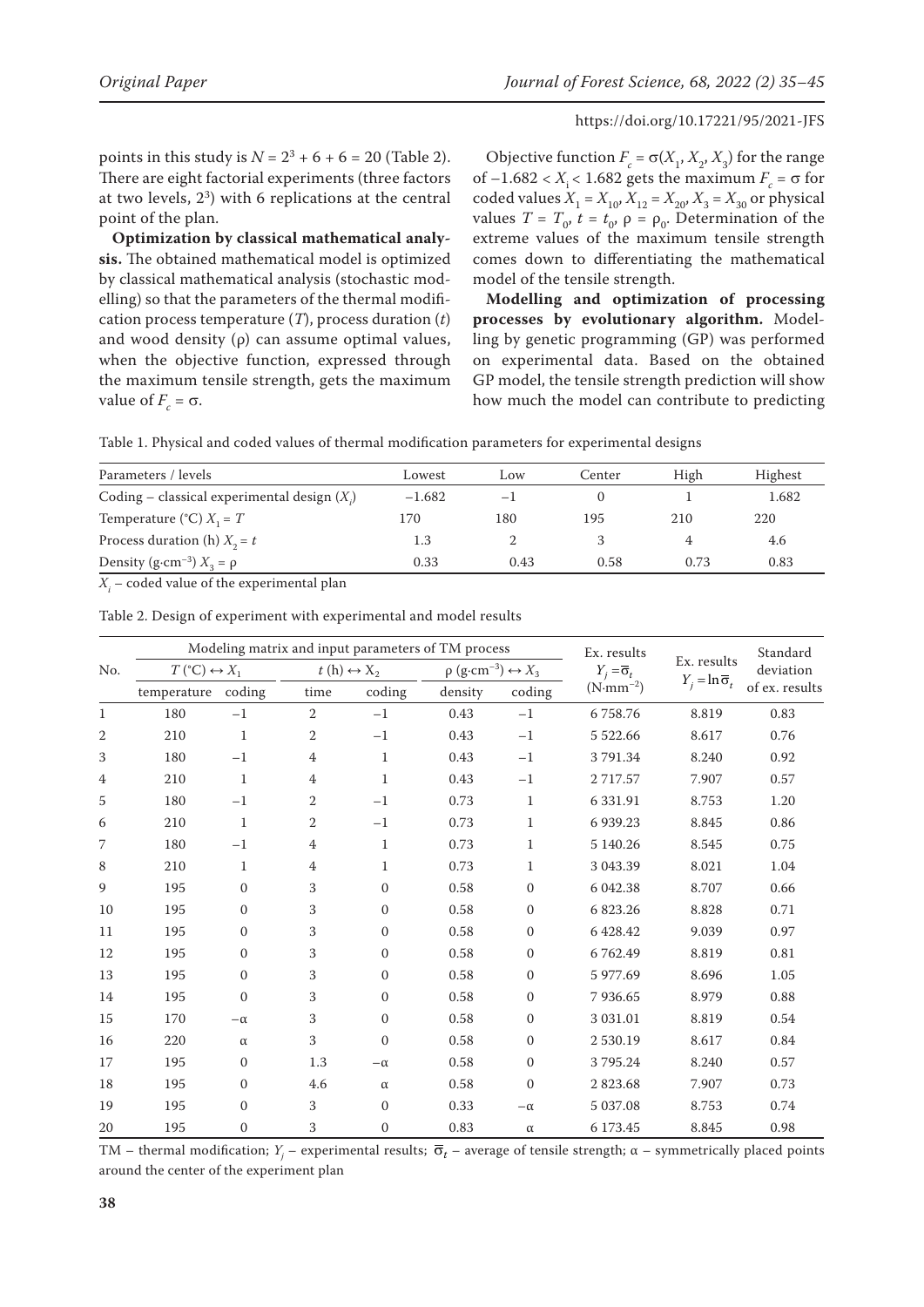the tensile strength for the parameters of the solid wood heat treatment process outside the experimental plan and within the allowed interval. The genetic software tool GPdotNET (Version 4, 2018), i.e., software for modelling, optimization and prediction of experimental results of tensile strength testing of thermally modified wood using genetic programming methods and genetic algorithm, will be used in modelling, optimization and prediction of experimental data.

## **RESULTS AND DISCUSSION**

**Tensile strength and mass loss (***ML***) of thermally modified samples.** The results have shown a growing trend of *ML* with increasing TM temperature from 170 **°**C to 210 **°**C in tensile test samples (Figure 3).

The lowest *ML* was recorded for linden tensile test samples at a temperature of 170 **°**C and duration of 3 hours. This indicates that degradation of cellwall polymers was very low at this temperature. It is expected that mostly hemicellulose and lignin were degraded at this temperature leading to the *ML*, as cellulose tends to have a higher resistance to thermal degradation in comparison with hemicellulose and lignin (Tjeerdsma et al. 1988; Tjeerdsma, Militz 2005; Esteves et al. 2008). It is noticeable from Table 2 that the *ML* increases with increased temperature. In this paper it was determined that the weight loss was inversely proportional to the increase in temperature, length of thermal treatment and mass loss, which is in line with the findings of previous researchers (Esteves et al. 2008; Gunduz et al. 2009).

Figure 4 shows the decrease in  $\sigma$  of the modified samples for different temperatures, durations, and densities. Based on the analysis of the results, it is clear that there is a decrease in σ when wood is processed at higher temperatures. In addition, the loss of tensile strength depends a lot on the maximum duration of the TM process.

**Prediction of the tensile strength model of thermally modified specimens.** The design of the experiment (Table 2) is a powerful tool for modelling and analysing the influence of process parameters. Based on the performed experiment, we can represent the functional relationship between the response of thermal wood process, in this case the tensile strength, and the investigated independent parameters by the following mathematical model form [Equation (3)]:

$$
\begin{array}{l} Y = b_0 + b_1 X_1 + b_2 X_2 + b_3 X_3 + b_{11} X_1^2 + b_{22} X_2^2 + b_{33} X_3^2 + \\ + b_{12} X_1 X_2 + b_{13} X_1 X_3 + b_{23} X_2 X_3 + b_{123} X_1 X_2 X_3 \end{array} \quad (3)
$$

or in coding form where all the constants, including interactions, can be estimated. Table 2 shows the experimental design matrix  $N = 2^{k-p} + 2k + n_0 =$  $n_k + n_\alpha + n_0 = 20$  for the experimentally determined values of the tension force, based on the expressions [Equations (4–7)]:



Figure 3. Average mass losses in fir, linden and beech wood samples treated with heat from 170 °C to 210 **°**C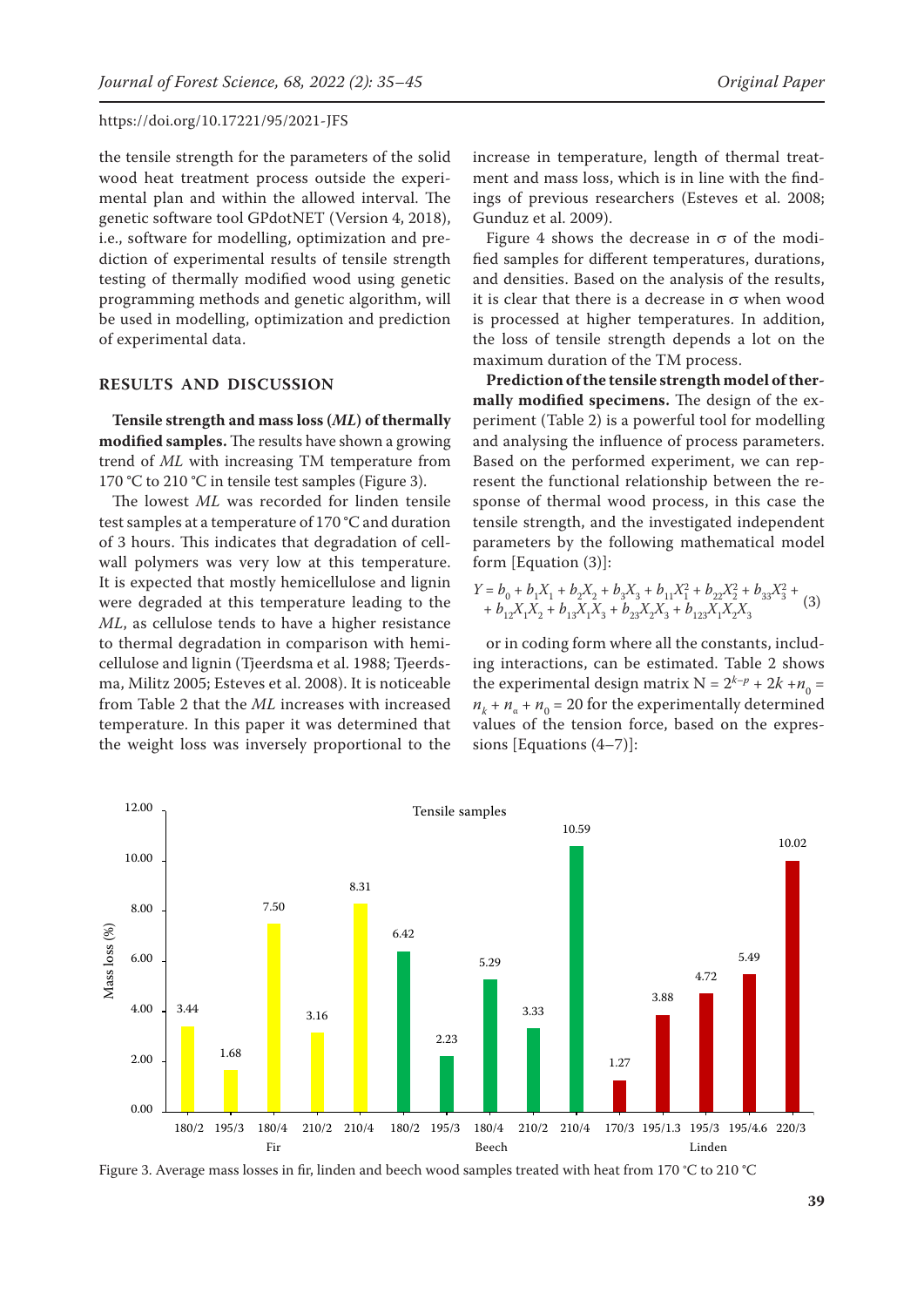

Figure 4. Average tensile strength of thermally modified and unmodified wood

$$
b_0 = a_1 \times \sum_{j=1}^{N} y_j + a_2 \times \sum_{i=1}^{k} \sum_{j=1}^{N} X_{ij}^2 y_j
$$
 (4)

$$
b_i = a_3 \times \sum_{j=1}^{N} x_{ij} y_j \text{ for } i = 1, 2, 3 ..., k
$$
 (5)

$$
b_{im} = a_4 \times \sum_{j=1}^{N} X_{jxmj} y_j, \text{ for } 1 \le i \le m \le k
$$
 (6)

$$
b_{ii} = a_5 \times \sum_{j=1}^{N} X_{ij}^2 y_j + a_6 \times \sum_{j=1}^{k} \sum_{j=1}^{N} X_{ij}^2 y_j + a_7 \times \sum_{j=1}^{N} y_j
$$
  
for  $i = 1, 2, 3, ...$  (7)

The obtained mathematical model has the following form [Equation (8)]:

$$
Yj = 8.857 - 0.093X_1 - 0.215X_2 - 0.067X_3 - 0.292X_1^2 - 0.259X_2^2 - 0.046X_3^2 + 0.093X_1X_2 + 0.0128X_1X_3 + 0.031X_2X_3 - 0.060X_1X_2X_3
$$
 (8)

After the transformation of Equation (8),  $\sigma$  model as a function of logarithmic temperature, duration of TM process (*t*), and wood density (ρ) has the following physical form [Equation (9)]:

$$
Y_j = \sigma = -42.346 + 1.339t - 0.259t^2 + 0.508T - 0.00131T^2
$$
\n(9)

For the 95% confidence level,  $R^2$  = 0.99 shows a good interdependency of the input parameters  $(T, t, \rho)$  and response (σ). Accordingly, σ model [Equation (9)] describes the experimental results within a range of experiments accurately enough (the model explains 99% of the variability in tensile strength) (Figure 3).

**Tensile strength modelling by genetic programming.** The modelling of the maximum tensile strength in thermally modified solid wood using the method of genetic programming (GP) was performed through this chapter. The aim of the experimental research was to obtain a GP model of tensile strength  $(\sigma)$ , and, after testing, genetic modelling was conducted. The computer program GPdotNET was used to determine the GP model of the maximum tensile strength of thermally modified specimens. The following GP parameters were used during modelling: Set of functions  $F =$  $\{+, -, \times, / \}$ ; Input variable vectors  $X_1, X_2, X_3$ ; Set  $T = \{T, t, \rho\}$  – set of terminals, temperature  $(T)$ , time (*t*) and density (ρ); R makes a set of randomly generated constants that can be found in the expression (*R*1 = 4.177400112; *R*2 = 2.497699976; *R*3=4.95705986; *R*4=0.987389982; *R*5=2.526469946;  $R6 = 7.715789795$ ; Size of population  $- G = 500$ ; Initial depth of binary wood  $-5$ ; Depth of wood at mutation and crossing – 7; Probability of crossing – 90%; Probability of mutation – 5%; Probability of reproduction – 20%; Selection method, Elite se-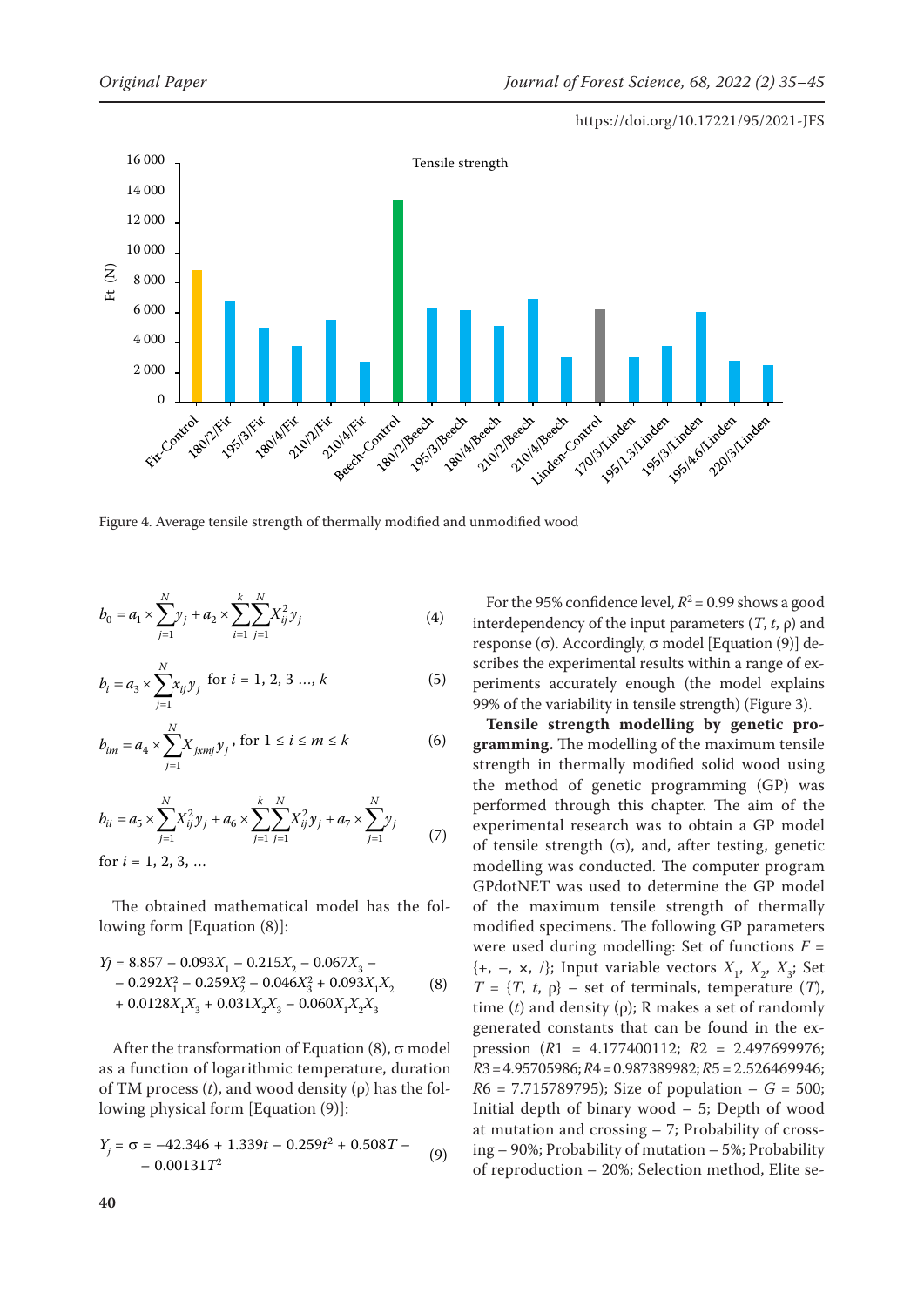lection; "Ramped half-and-half" method of initialization of mixed population; Number of iterations (evolutions) 1 000. The criterion function of chromosome goodness testing (computer programs) is defined by multiple regression [Equation (10)]:

$$
R = \sqrt{1 - \frac{\sum (y_i - \tilde{y}_i)^2}{\sum (y_i - \overline{y}_i)^2}}
$$
(10)

where:

 $y_i$  – values of experimental data;  $\overline{y}_i$  – mean value of experimental values;

 $\tilde{y}_i$  – model values.

After defining the parameters, we can start the evolution of computer programs. The choice of arithmetic operations that can be found in the mathematical model depends on the type of process and it is necessary to perform several tests with different sets of operations. After performing the modelling by genetic programming, the model data were obtained, which are closer to the model obtained by regression analysis. The following expression [Equation (11)] represents a mathematical model obtained by genetic programming, where the results of the model are presented in Figure 3 and compared with the experimental results and the obtained stochastic modelling results.

The correlation coefficient between the results of the obtained model [Equation (11)] and the training set is 0.96 (Training Data Set), while the correlation coefficient between the model and the validation set is 0.95 (Testing Data Set). It can be said that the model perfectly describes the process.

The tensile strength according to the experiment presented in Figure 5 (blue column) is the approximate value of the values calculated according to the analytical model [Equation (11)] for the maximum tensile strength (black column). From the previously presented results, the maximum tensile strength model describes the problem approximately well.

**Tensile strength optimization of thermally modified specimens by classical mathematical optimization.** In the classical mathematical analysis, the optimization of the parameters of the TM construction wood procedure was performed by deriving the obtained mathematical model (9). When it comes to the tensile strength model, the obtained mathematical model of tensile strength is optimized so that the parameters of the model assume optimal values, when the objective function, expressed through the tensile strength, gets the maximum value [Equation (12)]:

$$
\frac{\partial F}{x_j} = 0 \; ; \; \left( \; j = 1, 2, 3, \dots, n \; \right) \tag{12}
$$

where:

*F* – function (tensile strength);

 $x_i$  – input values in the model.

The solution to the equation system provides the stationary point coordinates [Equation (13)]:

$$
X_{10} = -0.088, X_{20} = -0.3625, X_{30} = -0.5912 \tag{13}
$$

These are nonlinear equations and solutions  $(X_{10},$  $X_{20}$ ,  $X_{30}$ , i.e., stationary points are obtained by iterative methods. If there is a minimum, maximum, bending or saddle point in the stationary point, it is necessary to examine the sign of the determinants  $\Delta_1$ ,  $\Delta_2$  and  $\Delta_3$ . Since the value is  $\Delta_1 < 0$ ,  $\Delta_2 > 0$ ,  $\Delta_3 < 0$ , stationary point is the maximum of the objective function  $F_c = f(T, t, \rho) \rightarrow F_{\text{max}}$  or [Equation (14)]:

$$
\Delta_1 = -0.5859 < 0; \Delta_2 = 0.2953 > 0; \Delta_3 = -0.0268 \tag{14}
$$

where:

 $\Delta$  – determinant values.

Based on the calculated values of determinants Δ*<sup>i</sup>* and criteria (Equations 7–9), the function of maximum tensile strength for  $X_{10} = -0.088; X_{20} = -0.3625;$ 

$$
Y_{gp} = \sigma = -\frac{R4}{R6 + X_2} - X_3 + [R3 + (R1 - R4 + 2R6) \times (R4 + R3 \times R6 - X_2)] \times \left(R6 - X_2 + \frac{R1 + X_3}{R2}\right) - \frac{\left(R2 - \frac{X_1}{R4}\right) \times (-R4 + 2R6 - 2X_2)}{\frac{R6}{X_2} + X_2 + \frac{R4 \times (R4 + R5 \pm R1 \times R5) \times X_2}{R2 - R3} + \frac{X_1}{R4 \times R6 - R3 \times R6 \times X_3}
$$
(11)

where:

*R* – a set of randomly generated constants that can be found in the expression;

*X* – input variable vectors.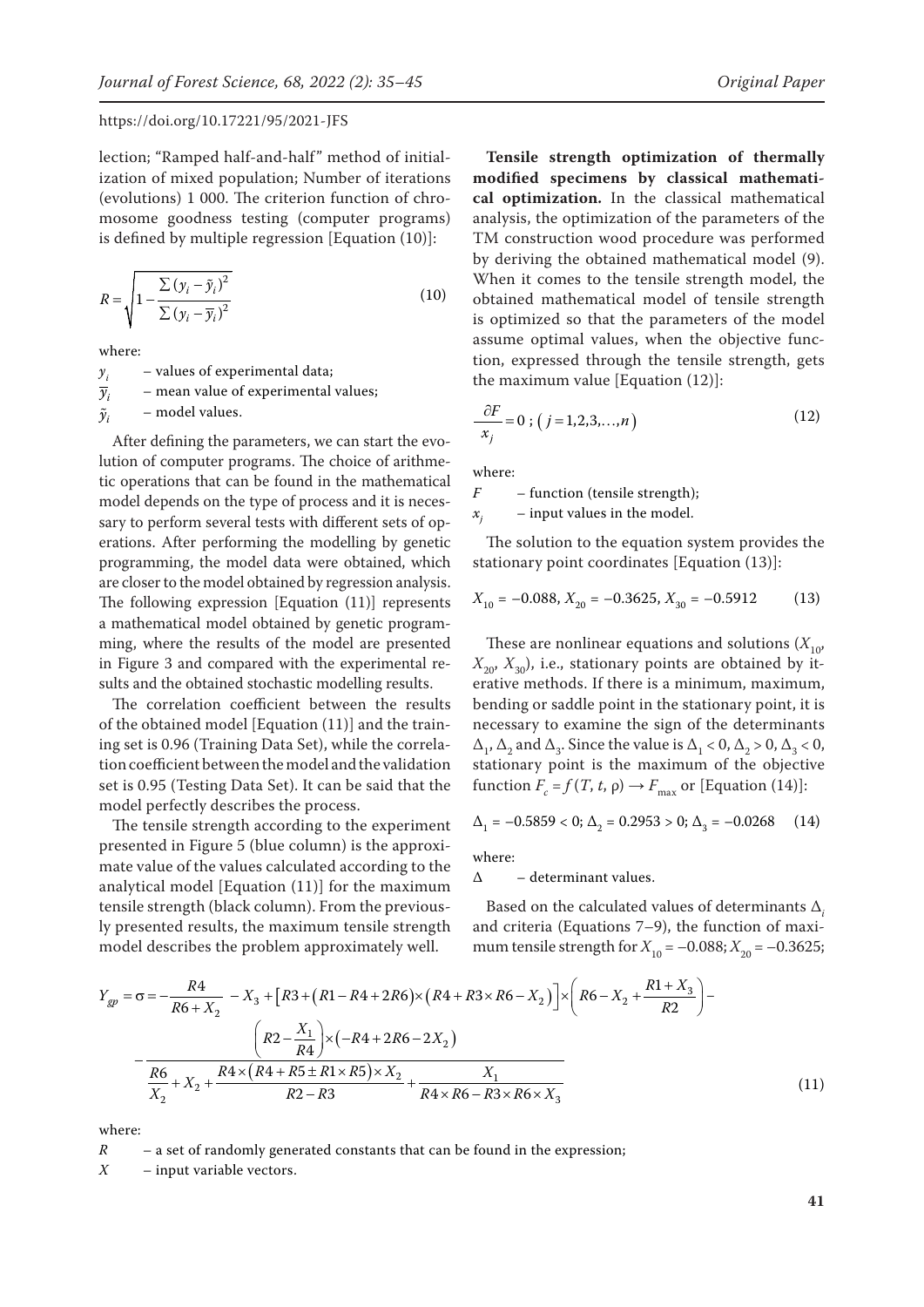



 $X_{30}$  = –0.5912 has the maximum value  $\sigma = \sigma_{\text{max}}$ . The optimal maximum tensile strength was obtained for the physical variable parameters of the thermal modification process  $T = 193.67$  °C,  $t = 2.63$  h and  $ρ = 0.66$  g·cm<sup>-3</sup>.

The tensile strength curves are shown in Figure 6. The graphical representation next to the extreme point  $\sigma_{\text{max}}$  shows the intensity of the tensile strength change depending on the individual change of each of the analysed parameters of the tensile process.

The system of Equations (12–14) can also be represented graphically in the form of a curve that will show the behaviour of the maximum tensile strength function depending on the input variables. Individual diagrams would show the behaviour of a force dependent on one variable while the other is at rest, and vice versa. Orthogonal cross-sections of the objective function model  $F_c = \sigma_t(9)$ , through the point of the maximum tensile strength of thermally modified wood  $\sigma_t$  ( $X_{10}$ ,  $X_{20}$ ), the following mathematical models of tensile strength determined by one physical variable are obtained [Equations (15–16)]:

$$
Y_T = -40.616 + 0.508T - 0.0013T^2 \tag{15}
$$

$$
Yt = 7.169 + 1.339t - 0.259t^2 \tag{16}
$$

where:

*Y* – value of the function through the optimal point; *T* – process temperature (°C); *t* – duration of the process (h).

The curves of the maximum tensile strength are shown in Figures 7A and 7B. The graphical representation of the extreme  $\sigma_{\text{max}}$  shows the intensity of the tensile strength change depending on the individual change of each of the analysed parameters of the thermal modification process of wood.



Figure 6. Graphical representation of the function  $Y_{Tt}$ of the maximum tensile strength depending on the input parameters

#### *T* – temperature; *t* – duration of the process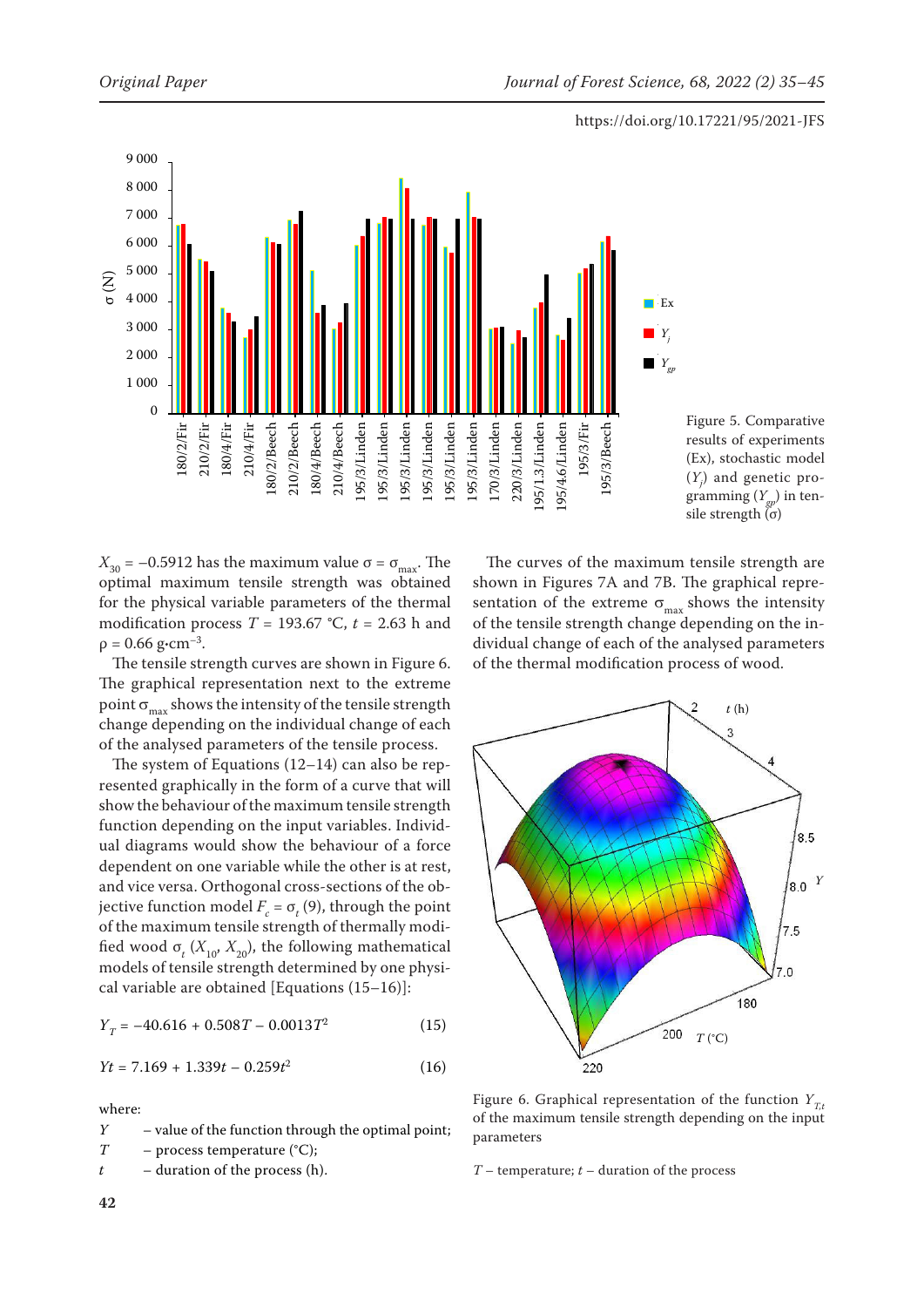

https://doi.org/10.17221/95/2021-JFS

Figure 7. Graphical representation of the function: (A) *Y*<sub>t</sub> tensile parameters of thermal modification depending on the duration of the process  $(t)$ ;  $(B)$   $Y<sub>T</sub>$  tensile parameters of thermal modification depending on the temperature (*T*) of the process

Conducted optimization also shows that the stochastic modelling method can be successfully applied to determine the maximum tensile strength and process parameters of TM wood. Defining the optimal parameters of TM, i.e., the maximum tensile strength, has a special significance in the exploitation of thermally modified wood in finished products (indoor furniture, outdoor furniture, manufactured boards, construction elements).

**Optimization of tensile strength of thermally modified wood by genetic algorithm.** The calculation in this part of the paper was conducted to find the optimal combination of GP model [Equation (11)] of the maximum tensile strength of thermally modified wood obtained by the method of genetic programming. The goal was to minimize production costs and total losses of maximum tensile strength while meeting the physical and mechanical properties of wood. Gene representation through real numbers was also used for this example.

| Method                           | Optimal thermal modification<br>parameters |      |                              |  |  |
|----------------------------------|--------------------------------------------|------|------------------------------|--|--|
|                                  | $T({}^{\circ}C)$                           | t(h) | $\rho$ (g·cm <sup>-3</sup> ) |  |  |
| Classic mathematical<br>analysis | 193.67                                     | 2.63 | 0.66                         |  |  |
| Genetic algorithm                | 197.99                                     | 2.00 | 0.62                         |  |  |

The main influential GA parameters used for optimization are as follows: population size **–**  500; number of iterations **–**  281; probability of mutation **–** 5%; probability of crossing **–** 90%; probability of reproduction **–** 20%; rank selection method. The obtained maximum value of the mathematical model of tensile strength (11) for the parameters of the wood TM process  $T = 197.99$  °C,  $t = 2$  h and ρ = 0.62 g**·**cm–3 was σ = 6 195.577 N.

**Comparison of the obtained results.** The presented optimization approaches provide the same optimal values for the TM parameters and give accurate results (as indicated by the confirmation test) with small deviation between each other (Table 3).

## **CONCLUSION**

The paper presents the application of different optimization approaches to find optimal parameters of thermal modification of wood. The paper shows that stochastic modelling and evolutionary algorithms can provide reliable results that are consistent with experimental data. The aim was to present the successful application of optimization by classical mathematical analysis and GA for experimental models that do not contain many experiments. Optimal values of temperature (*T*), duration of TM process (*t*) and wood density (ρ) were obtained by optimizing the obtained models of maximum tensile strength, using the method of classical mathematical analysis and evolutionary algorithm. The optimal parameters of the TM process by classical mathematical analysis and genetic algorithms have approximately the same value and represent an ideal treatment that can be applied to the wood where mechanical and physical properties are preferred. The optimization techniques presented (classical mathematical method and genetic algorithms) have a potential to improve initial process parameters of thermal modification of wood with high accuracy, which was also verified by the experiment.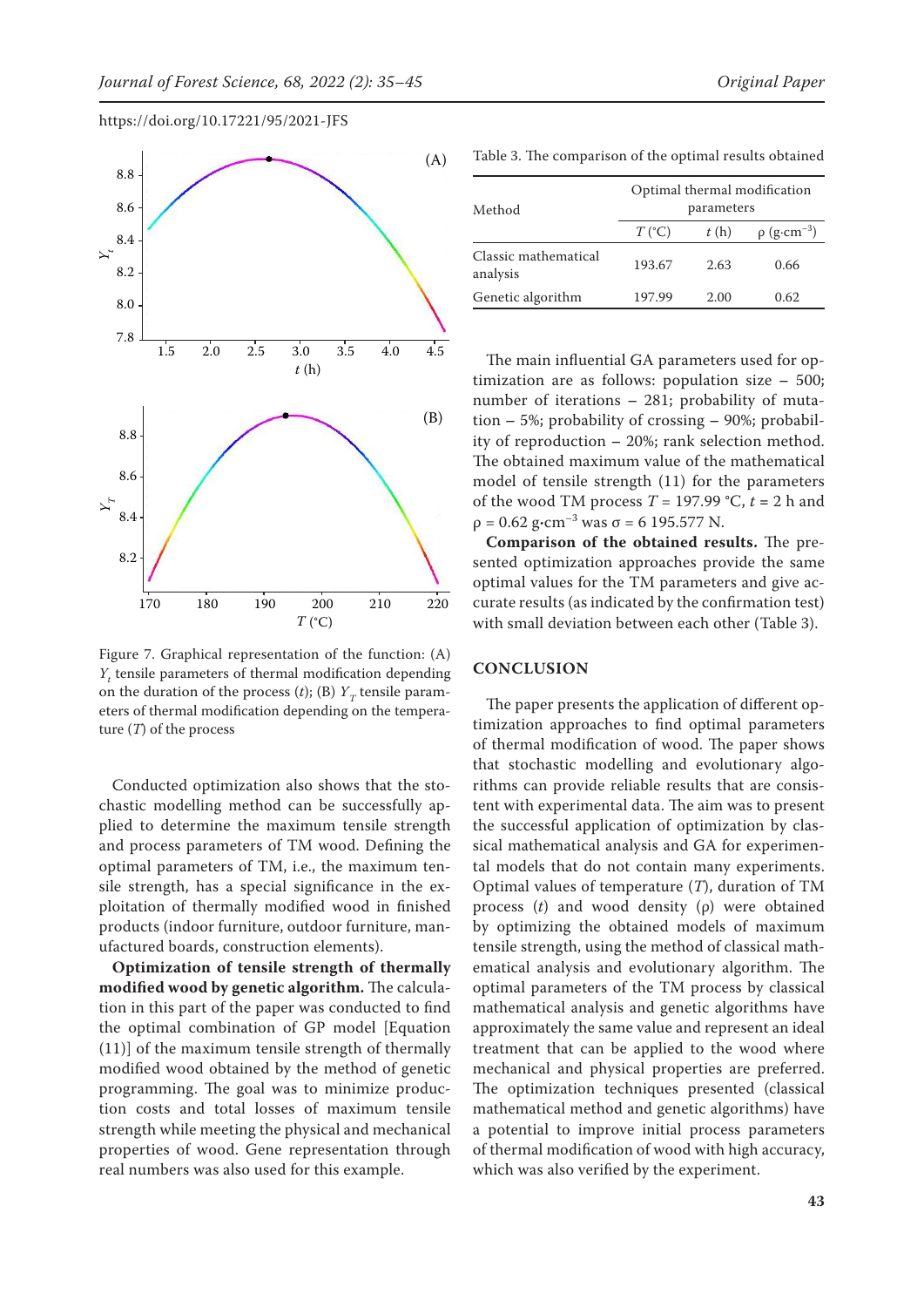## **REFERENCES**

- Boonstra M. (2008): A two-stage thermal modification of wood. [PhD. Thesis.] Nancy, Université Henri Poincaré-Nancy 1.
- Boonstra M.J., Blomberg J. (2007): Semi-isostatic densification of heat-treated radiata pine. Wood Science and Technology, 41: 607–617.
- Boonstra M.J., Tjeerdsma B. (2006): Chemical analysis of heat treated softwoods. Holz als Roh- und Werkstoff, 64: 204–211.
- Byon S.M., Hwang S.M. (2003): Die shape optimal design in cold and hot extrusion. Journal of Materials Processing Technology, 138: 316–324.
- Esteves B.M., Pereira H.M. (2009): Wood modification by heat treatment: A review. BioResources, 4: 370–404.
- Esteves B., Graça J., Pereira H. (2008): Extractive composition and summative chemical analysis of thermally treated eucalypt wood. Holzforschung, 62: 344–351.
- Esteves B., Carmo J., Nunes L. (2014): Commercialisation and production of modified wood in Portugal. In: Nunes L. (ed.): European Conference on Wood Modification, Lisabon, March 10–12, 2014: 1–7.
- Gunduz G., Korkut S., Aydemir D., Bekar I. (2009): The density, compressive strength and surface hardness of heattreated hornbeam (*Carpinus betulus* L.) wood. Maderas. Ciencia y tecnologia, 11: 61–70.
- Hakkou M., Pétrissans M., Zoulalian A., Gérardin P. (2005): Investigation of wood wettability changes during heat treatment on the basis of chemical analysis. Polymer Degradation and Stability, 89: 1–5.
- Hasanagić R.R. (2018): Modeling and prediction of fracture force to tighten solid wood elements by genetic programming. Tehnika , 73: 653–657.
- Hasanagić R. (2019): Thermal modified wood: A critical review. In: Hodžić A., Islamović F., Mijović B. (eds): RIM 2019 – Development and Modernization of Production, Sarajevo, Sept 10–14, 2019: 2566–3257.
- Hasanagić R., Hodžić A., Jurković M. (2020): Modelling and optimization of tensile break force of solid wood elements lengthened by finger joint. Journal of Adhesion Science and Technology, 34: 1013–1027.
- Hasanagić R., Ganguly S., Bajramović E., Hasanagić A. (2021): Mechanical properties changes in fir wood (*Abies* sp.), linden wood (*Tilia* sp.), and beech wood (*Fagus* sp.) subjected to various thermal modification process conditions. IOP Conference Series: Materials Science and Engineering, 1208: 012025.
- Hodžić A., Hasanagić R. (2017): Matematičko modeliranje sile loma na istezanje masivnog drveta produženog sa zupčastim vezom. In: Jovović A. (ed.): Zbornik Međunarodnog kongresa o procesnoj industriji – Procesing, Beograd, Apr 1, 2017: 27. (in Bosnian)
- Hrnjica B., Danandeh Mehr A. (2018): Optimized Genetic Programming Applications: Emerging Research and Opportunities. Hershey, IGI Global: 310.
- Jurković M. (1999): Matematičko modeliranje inžinjerskih procesa i Sistema. Bihać, Univerzitet u Bihaću-Tehnički fakultet: 52. (in Bosnian)
- Jurković Z., Jurković M., Buljan S. (2006): Optimization of extrusion force prediction model using different techniques. Journal of Achievements in Materials and Manufacturing Engineering, 17: 353–357.
- Kaboorani A., Englund K.R. (2010): Water sorption and mechanical performance of preheated wood/thermoplastic composites. Journal of Composite Materials, 45: 1423–1433.
- Koza J.R. (1992): Genetic Programming: On the Programming of Computers by Means of Natural Selection. Cambridge, Massachusetts Institute of Technology: 819.
- Kržišnik D., Lesar B., Thaler N., Humar M. (2018): Micro and material climate monitoring in wooden buildings in sub-Alpine environments. Construction and Building Materials, 166: 188–195.
- Kržišnik D., Grbec S., Lesar B., Plavčak D., Šega B., Šernek M., Straže A., Humar M. (2020): Durability and mechanical performance of differently treated glulam beams during two years of outdoor exposure. Wood Industry, 7: 243–252.
- Kuzman K. (2001): Problems of accuracy control in cold forming. Journal of Materials Processing Technology, 113: 10–15.
- Popescu C.M., Jones D., Kržišnik D., Humar M. (2020): Determination of the effectiveness of a combined thermal/ chemical wood modification by the use of FT–IR spectroscopy and chemometric methods. Journal of Molecular Structure, 1200: 127133.
- Reinprecht L. (2016): Wood Deterioration, Protection and Maintenance. Chichester, John Wiley & Sons: 372.
- Rep G., Pohleven F. (2001): Wood modification A promising method for wood preservation. In: Despot R. (ed): International Conference: Wood in construction industry – tradition and future, Zagreb, Apr 25, 2001: 19–26.
- Rep G., Pohleven F., Bučar B. (2004): Characteristics of thermally modified wood in vacuum. In: Pohleven F., Petrič M. (eds): Proceedings of the IRG Annual Meeting. Ljubljana, June 6–10, 2004: 45–51.
- Schmidt O. (2006): Wood and Tree Fungi: Biology, Damage, Protection, and Use. Berlin, Springer: 334.
- Tiemann H.D. (1920): The Kiln Drying of Lumber: A Practical and Theoretical Treatise. Philadelphia, JB Lippincott Company: 318.
- Tjeerdsma B.F., Militz H. (2005): Chemical changes in hydrothermal treated wood: FTIR analysis of combined hydrothermal and dry heat-treated wood. Holz als Roh- und Werkstoff, 63: 102–111.